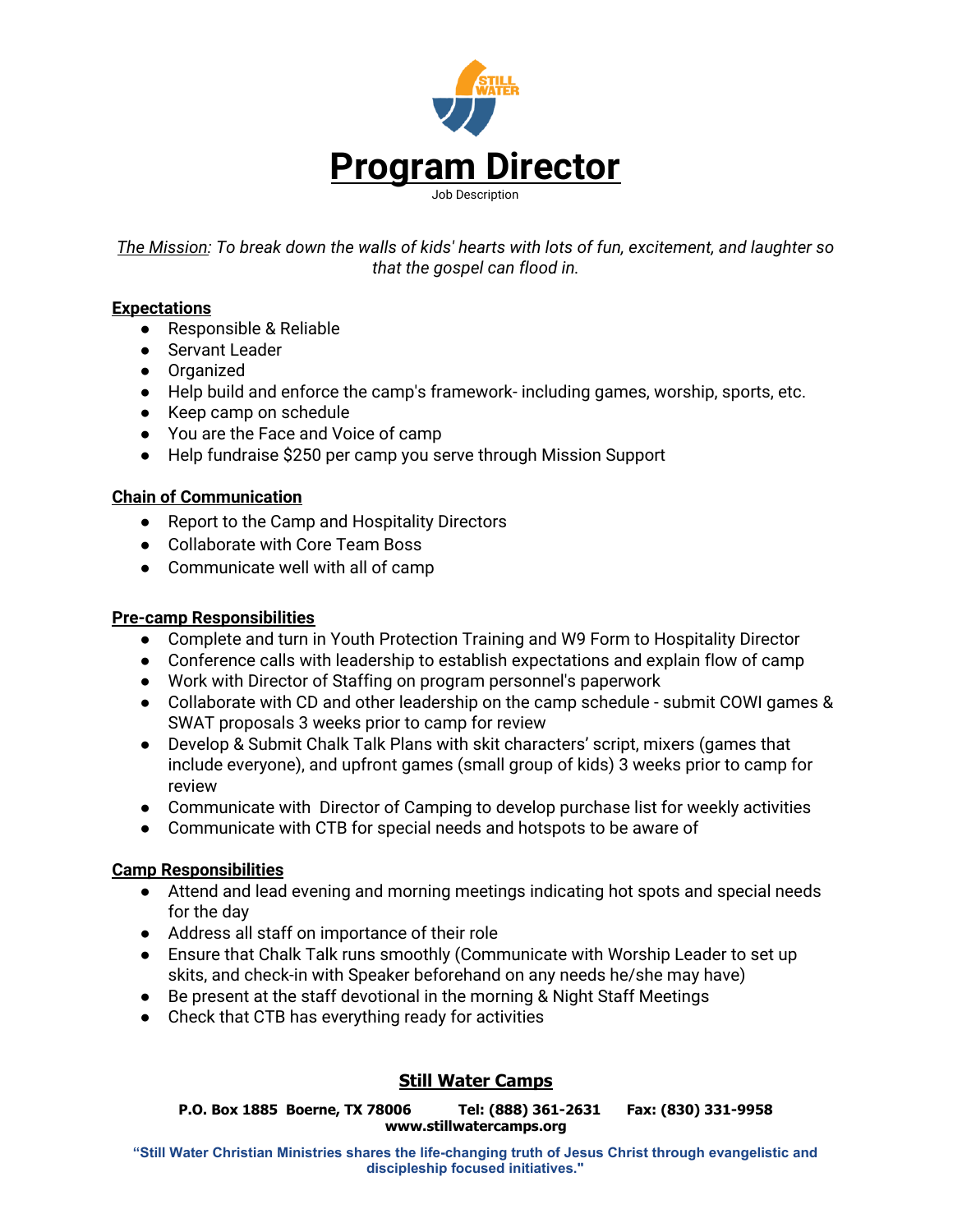

## **Post Camp Responsibilities**

- Debrief with Camp Director
- Gather and pack up all equipment
- Turn in Folder to Hospitality Director
- Help with camp clean up
- Complete Staff Evaluation

#### **The Why of Program**

- Humor and fun are deeply spiritual and open a person's heart to experience the gospel.
	- "A voice cries: "In the wilderness prepare the way of the Lord; make straight in the desert a highway for our God.
	- Every valley shall be lifted up,
	- and every mountain and hill be made low;
	- the uneven ground shall become level,
	- and the rough places a plain.
	- And the glory of the Lord shall be revealed, and all flesh shall see it together,
		- for the mouth of the Lord has spoken." (ESV)
- Laughter and fun breaks down walls between people and Christ. Our job is to come alongside leaders and help clear the path, **not necessarily to be the funniest people you've ever seen.**
	- "We must know why we do what we do... in all that we do. And we must be able to communicate that to leaders (TL's) in leader meetings (War Room), to trip leaders (CD) before arrival, to leaders when we have face-to-face opportunities with them. And if you don't know the "why" to every last thing we do, find out, because it truly matters. We also want to set leaders up for success with their teenage friends while at camp and enable them to share their lives and preach the Gospel." - Tim Teague

#### **Best Practices**

● Write a Script

**-**Why? A script is the train track that keeps the program moving in the right direction. Scripts limit but don't prohibit improvisation. **A script is necessary. -**How? A script can be complex or simple, depending on the team. Write as much as will keep the program team focused and prepared. There's no formula, but it must be done.

● Practice

#### **Still Water Camps**

**P.O. Box 1885 Boerne, TX 78006 Tel: (888) 361-2631 Fax: (830) 331-9958 www.stillwatercamps.org**

**"Still Water Christian Ministries shares the life-changing truth of Jesus Christ through evangelistic and discipleship focused initiatives."**